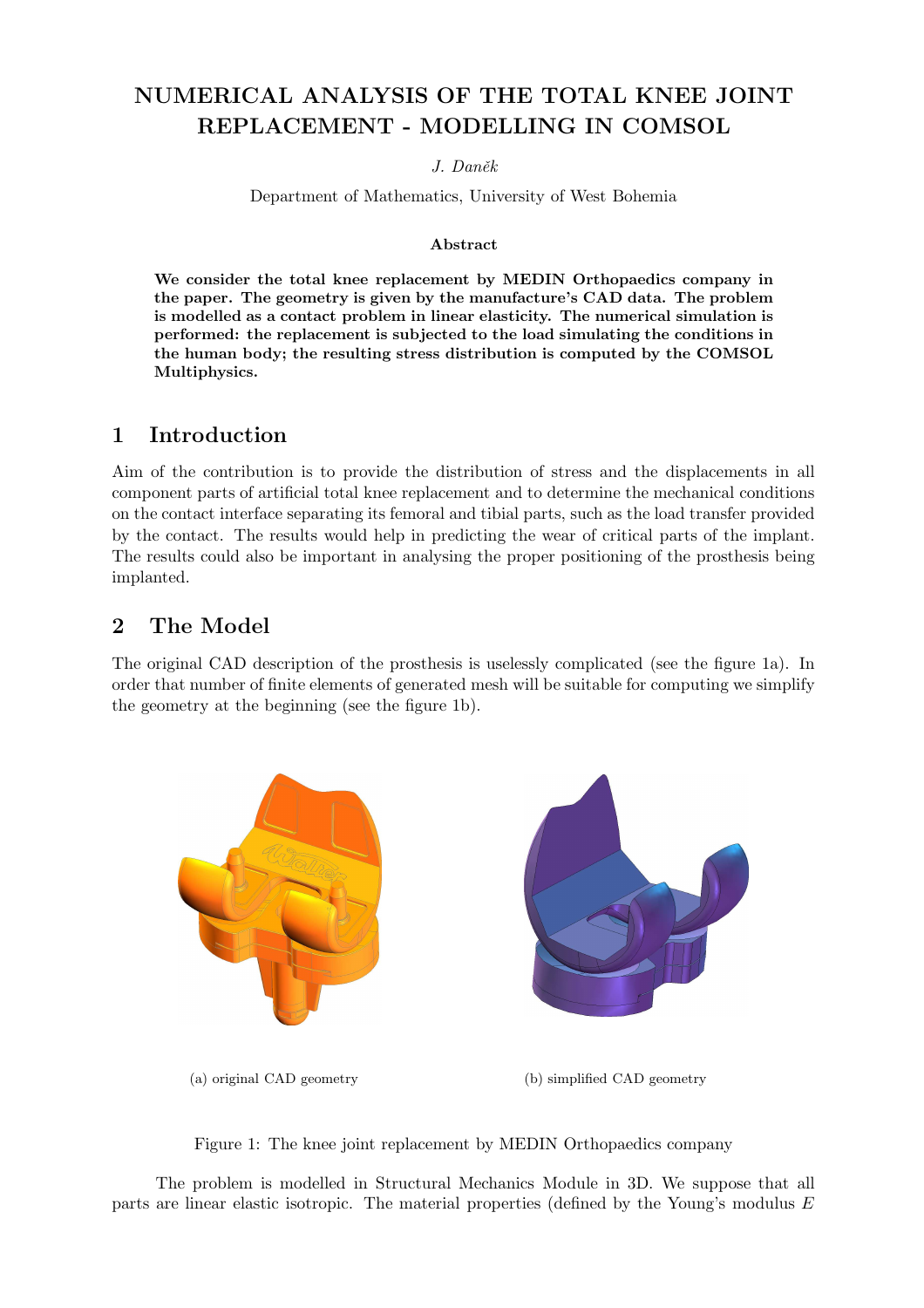and Poisson constant  $\nu$ ) are following: for the femur part (alloy  $CoCrMo$ )  $E = 1.15 \times 10^{11}$  [Pa],  $\nu = 0.3$ , for the plastic spacer (polyethylen UHMWPE)  $E = 3.4 \times 10^8$  [Pa],  $\nu = 0.4$  and for the tibial part (alloy Ti6Al4V)  $E = 1.15 \times 10^{11}$  [Pa],  $\nu = 0.3$ . Between the femoral and the tibial part of the prosthesis a contact interface is considered. The tibial component of the replacement is held fixed by prescribing a zero displacements on its bottom part; on the upper parts of the femoral component the load acting on the prosthesis is given such that the biomechanical conditions in the human body are simulated.

The CAD Import Module allows the transition from geometric designs created with specialized CAD tools to the simulation environment of COMSOL Multiphysics and its modules. Aspiration to generate finite element mesh for the total knee replacement was not successful for our manufacture's CAD data. So that we used the TGrid preprocessor to create the finite element mesh (see the figure 2). Generated mesh includes 6596 nodes and 24575 tetrahedrons. Consequently we imported obtained mesh into COMSOL Multiphysics.



Figure 2: The finite element mesh

### 3 Numerical results

Number of degrees of freedom is 127173 if we choose default type of element i.e. Lagrange-Quadratic elements. The figures 3 and 4 show total displacement of the total knee replacement. It is clearly to see contact areas between the femoral and the tibial part of the prosthesis on figure 4.

Division of loads acting on the tibial component is of primary importance in orthopedic surgery. Nonobservance of the balance of both compartments (medial and lateral) or possible overloading of the posterior part of the tibia plate leads to wear out of the polyethylene insert. Asymmetrical overloading leads to the premature abrasion of a plastic polyethylen insert with production of a great amount of polyethylene elements, which instigate a complicated inflammatory reaction leading to loosening metallic components of the total replacement from the bone. Von Mises stress is displayed on figure 5.

COMSOL Multiphysics is an useful tool for modelling and simulation of various physical processes and it can help also with the analysis of stress distribution in the joint replacements.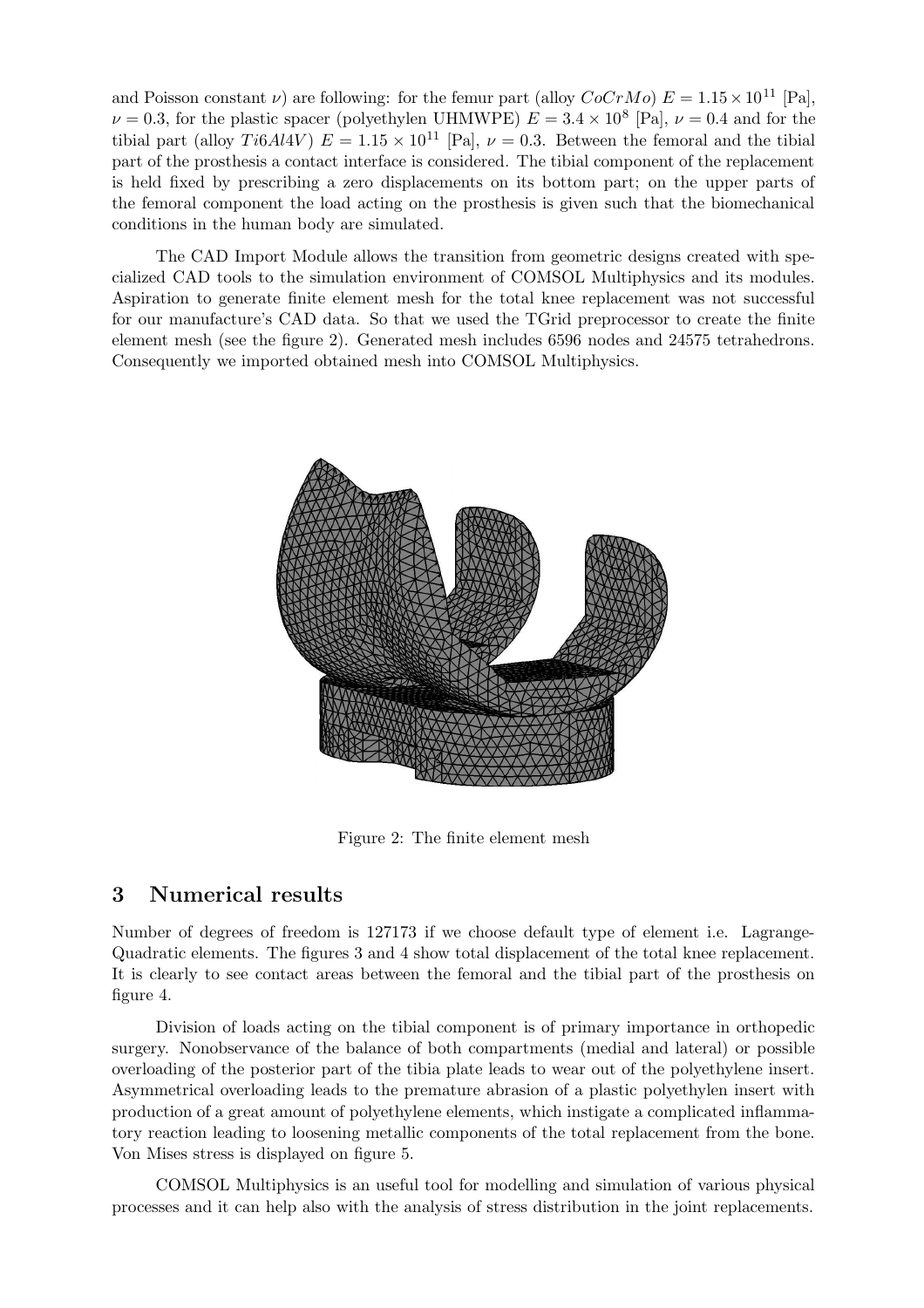

Figure 3: Total displacement



Figure 4: Total displacement - top view